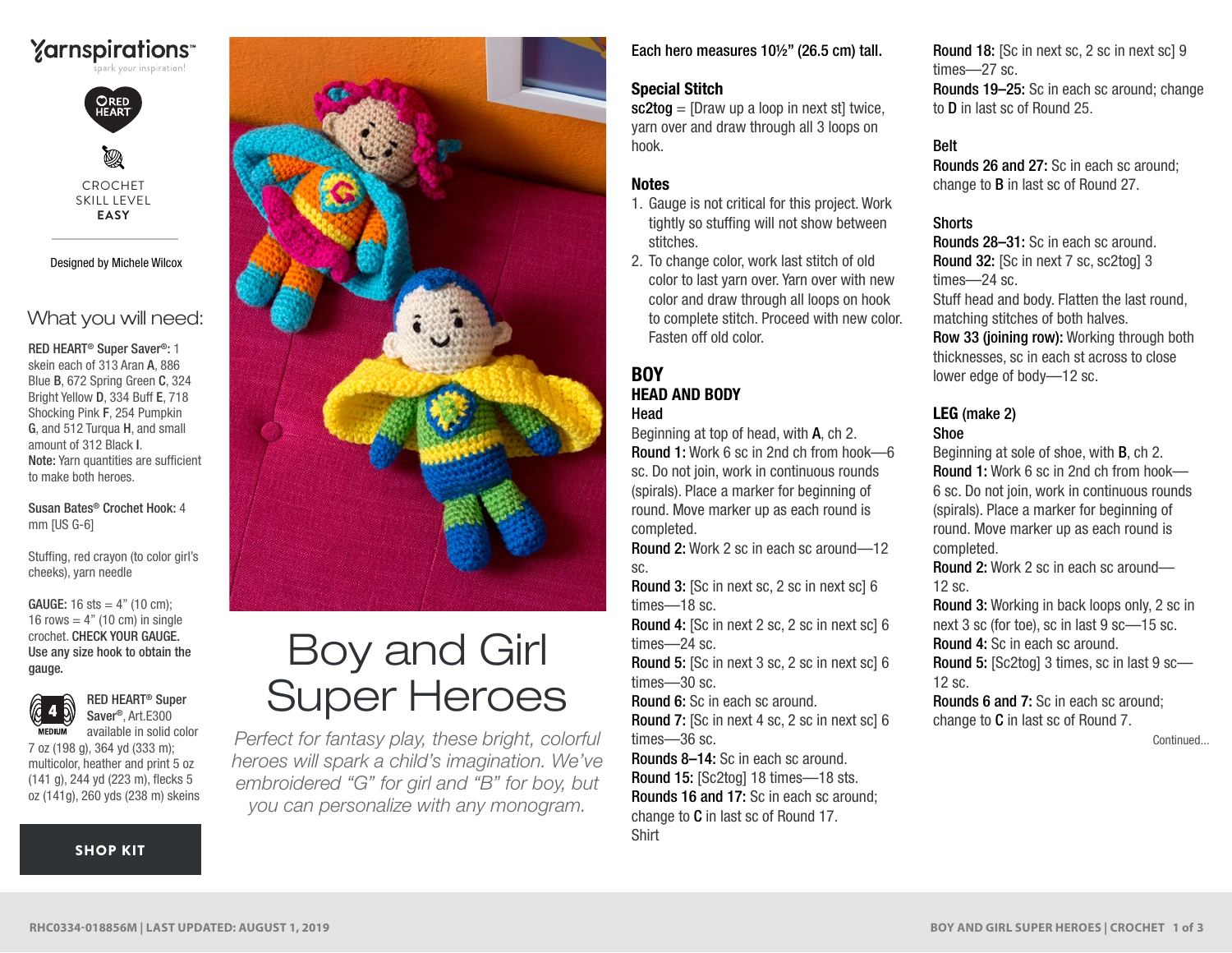# **Yarnspirations**



Rounds 8–12: Sc in each sc around. Fasten off, leaving a long tail for sewing. Stuff leg. With tail, sew Round 12 flat with toe facing forward. Sew legs to bottom of body.

ORED<br>HEART

# ARM (make 2)

#### Hand

Beginning at hand, with B, ch 2.

Round 1: Work 6 sc in 2nd ch from hook—6 sc. Do not join, work in continuous rounds (spirals). Place a marker for beginning of round. Move marker up as each round is completed.

Round 2: [Sc in next sc, 2 sc in next sc] 3 times—9 sc.

Rounds 3 and 4: Sc in each sc around; change to C in last sc of Round 4.

### Arm

Rounds 5–14: Sc in each sc around. Fasten off, leaving a long tail. Stuff arm. With tail, sew Round 14 flat. Sew arms to sides of body.

### EMBLEM

#### Center

With **D**, ch 2. Row 1: Work 3 sc in 2nd ch from hook, turn—3 sc. Row 2: Ch 1, sc in first sc, 2 sc in next sc, sc in last sc, turn—4 sc. Row 3: Ch 1, sc in first sc, 2 sc in each of next 2 sc, sc in last sc, turn—6 sc. Row 4: Ch 1, sc in each sc across. Fasten off.

Edging: Join B with sc anywhere in outer edge of emblem, sc evenly spaced all the way around, working 2 sc in each corner. Fasten off, leaving a long tail.

Embroidery: With 2 strands of C held together, embroider a "B" in the center of the emblem. With tail, sew emblem to front of shirt.

# HAIR

With B, ch 2. Rounds 1–5: With B, work same as Rounds 1–5 of head—30 sc.

Round 6: [Sc in next 4 sc, 2 sc in next sc] 6 times—36 sc.

Rounds 7 and 8: Sc in each sc around. Round 9: Sc in next 10 sc, hdc in next sc, (dc, ch 2, slip st) in next sc, sc in next 5 sc, slip st in next sc, ch 3, 2 sc in 2nd ch from hook, 2 sc in next ch (curl made), sc in next 7 sc, (slip st, ch 2, dc) in next sc, hdc in next sc, sc in last 9 sc.

Fasten off, leaving a long tail. With tail, sew hair to head with curl at center front. Embroider Face: With strand of I, embroider satin stitch eyes, and couched stitch mouth on face.

# EAR (make 2)

With **A**, ch 3.

Row 1: Work 5 hdc in 3rd ch from hook. Fasten off, leaving a long tail. With tail, sew ear to side of head.

# **CAPE**

Leaving a long beginning tail, with D, ch 21. Row 1: Sc in 2nd ch from hook and in each remaining ch across, turn—20 sc. Row 2: Ch 1, 2 sc in each sc across, turn—40 sc. Row 3: Ch 1, [sc in next 3 sc, 2 sc in next sc]

10 times, turn—50 sc.

Rows 4–20: Ch 1, sc in each sc across, turn. Fasten off. With beginning tail, sew Row 1 of cape around neck.

#### GIRL HEAD AND BODY

Work same as head and body of boy super hero, using the following colors: Head (Rounds 1-17): E. Shirt (Rounds 18–25): G. Belt (Rounds 26 and 27): **D**. Shorts (Rounds 28–33): H.

## LEG (make 2)

Work same as leg of boy super hero using the following colors: Shoe (Rounds 1–7): H. Leg (Rounds 8–12): G.

# ARM (make 2)

Work same as arm of boy super hero using the following colors: Hand (Rounds 1-4): H. Arm (Rounds 5–14): G.

# EMBLEM

Work same as emblem of boy super hero using the following colors: Center (Rows 1–4): D. Edging: H. Embroidery: With 2 strands of F held together, embroider a "G" in the center of the emblem.

# HAIR

With F, ch 2.

Rounds 1–8: With F, work same as Rounds 1–8 of hair for boy super hero—36 sc. Round 9: Sc in next 12 sc, (ch 4, slip st in 2nd ch from hook, slip st in next 2 ch, slip st in next sc) 12 times (bangs made), sc in last 12 sc.

Fasten off, leaving a long tail.

# **Ponytails**

Join F with slip st in 10th sc of Round 9. First Ponytail: (Ch 15, slip st in same st as joining slip st) 5 times. Fasten off.

Second Ponytail: Join F with slip st in 3rd sc following bangs of Round 9, and work same as first ponytail.

With tail, sew hair to head with bangs at front. Ties (make 2)

With H, ch 30. Fasten off. Tie one tie into a bow around each ponytail.

Embroider Face: With strand of I, embroider satin stitch eyes, and couched stitch mouth on face. With red crayon, gently rub color onto face for cheeks.

# EAR (make 2)

With **E**, work same as ear of boy super hero.

# **SKIRT**

With **F**, ch 30. Row 1: Sc in 2nd ch from hook and in each ch across, turn—29 sc. Row 2: Ch 3 (counts as first dc), dc in first sc, 2 dc in each remaining sc across, turn— 58 dc. Row 3: Ch 1, sc in each dc across. Fasten off, leaving a long tail. With tail, sew

short edges together and sew skirt around waist, under belt.

# **CAPE**

With **H**, work same as cape of boy super hero.

# ABBREVIATIONS

A, B,  $C =$  Color A, Color B, Color C etc.; ch = chain;  $dc =$  double crochet;  $hdc =$  half double crochet;  $sc = single\,c$ (es);  $\mathbf{0}$  = work directions in parentheses into same st;  $\P$  = work directions in brackets the number of times specified;  $* =$  repeat whatever follows the \* as indicated.

> See diagram of couched stitch and satin stitch on next page...